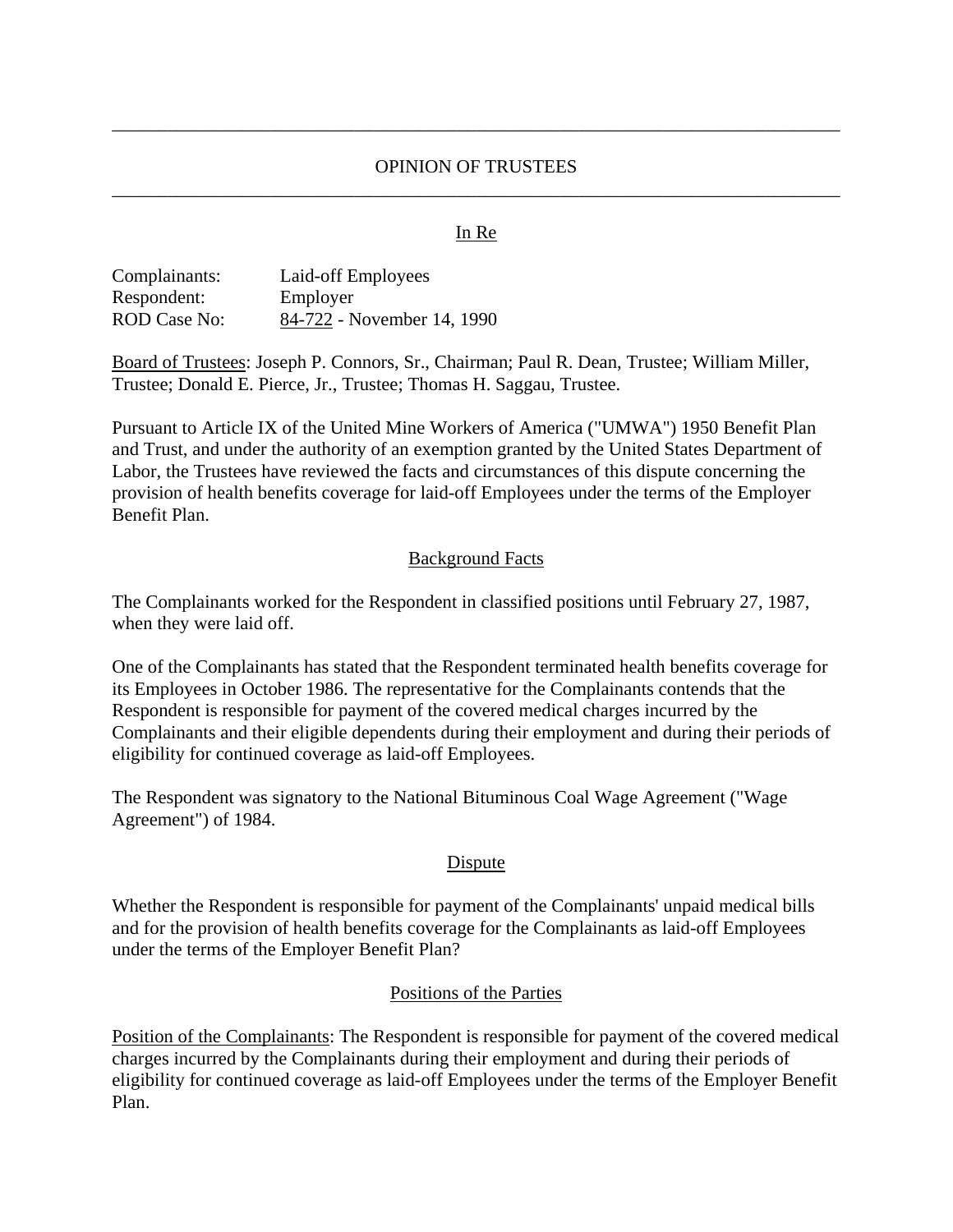Opinion of Trustees Resolution of Dispute Case No. 84-722 Page 2

Position of the Respondent: The Respondent has not responded to repeated correspondence from Funds' staff requesting its position in this dispute.

# Pertinent Provisions

Article XX Section (c)(3)(i) of the National Bituminous Coal Wage Agreement of 1984 provides in pertinent part:

(3)(i) Each signatory Employer shall establish and maintain an Employee benefit plan to provide, implemented through an insurance carrier(s), health and other non-pension benefits for its Employees covered by this Agreement as well as pensioners, under the 1974 Pension Plan and Trust, whose last signatory classified employment was with such Employer. The benefits provided by the Employer to its eligible Participants pursuant to such plans shall be guaranteed during the term of this Agreement by that Employer at levels set forth in such plans.

Article I (I), (2) and (4) of the Employer Benefit Plan provide:

# Article I - Definitions

The following terms shall have the meanings herein set forth:

- (1) "Employer" means (Employer's Name).
- (2) "Wage Agreement" means the National Bituminous Coal Wage Agreement of 1984, as amended from time to time and any successor agreement.
- (4) "Employee" shall mean a person working in a classified job for the Employer, eligible to receive benefits hereunder.

Article II A. (4) of the Employer Benefit Plan provides:

# Article II- Eligibility

The persons eligible to receive the health benefits pursuant to Article III are as follows:

- A. Active Employees
	- (4) A new Employee will be eligible for health benefits from the first day worked with the Employer.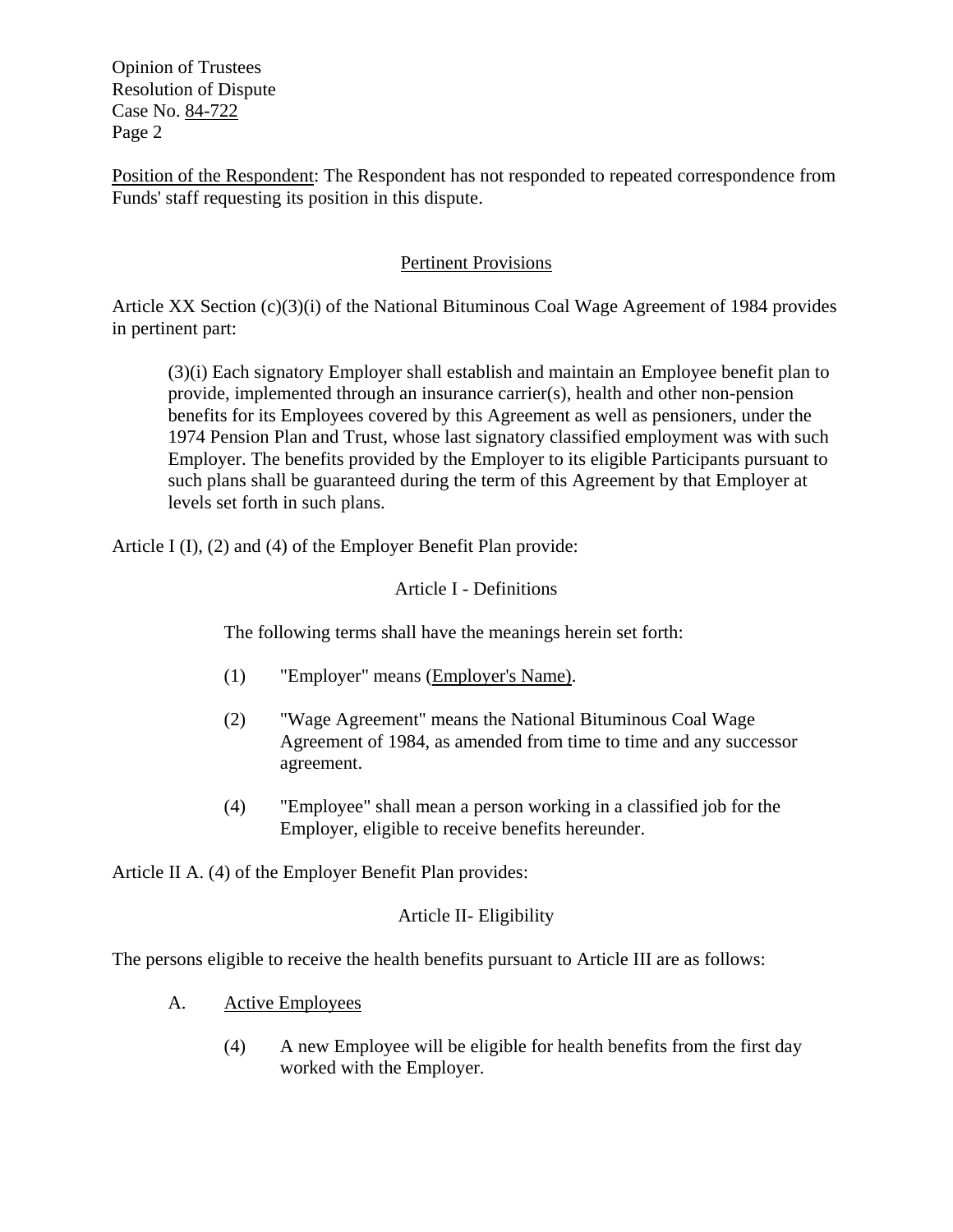Opinion of Trustees Resolution of Dispute Case No. 84-722 Page 3 Article III D. (I)(a) of the Employer Benefit Plan provides:

## Article III - Benefits

## D. General Provisions

- (1) Continuation of Coverage
	- (a) Layoff

If an Employee ceases work because of layoff, continuation of health, life and accidental death and dismemberment insurance coverage is as follows:

| Number of Hours worked for                 |                                    |
|--------------------------------------------|------------------------------------|
| the Employer in the 24                     |                                    |
| <b>Consecutive Calendar Month</b>          |                                    |
| Period Immediately Prior to                | Period of Coverage                 |
| the Employee's Date                        | Continuation from the              |
| Last Worked                                | Date Last Worked                   |
| 2,000 or more hours                        | Balance of month plus<br>12 months |
| 500 or more but less than<br>$2,000$ hours | Balance of month plus<br>6 months  |
| Less than 500 hours                        | 30 days                            |

### Discussion

Article XX Section (c)(3)(i) of the 1984 Wage Agreement requires each signatory Employer to establish and maintain an Employer Benefit Plan to provide health and other non-pension benefits for its Employees. The Wage Agreement stipulates that benefits provided by the Employer pursuant to such Plan shall be guaranteed during the term of the Agreement by that Employer at levels set forth in such Plan.

Article II A. (4) of the Employer Benefit Plan provides health benefits coverage for active Employees working in classified jobs for a signatory Employer. Article III D. (I)(a) of the Plan provides continued benefits coverage for laid-off Employees based upon the number of hours worked for the Employer during the 24-month period immediately prior to the date last worked. Inasmuch as the Complainants were actively employed in classified positions by the Respondent until February 27, 1987, when they were laid off, the Respondent is responsible for providing health benefits coverage to the Complainants and their eligible dependents during their employment and for the continuation of the Complainants' health benefits coverage beyond February 27, 1987, pursuant to Article III D. (I)(a) of the Employer Benefit Plan. Accordingly,